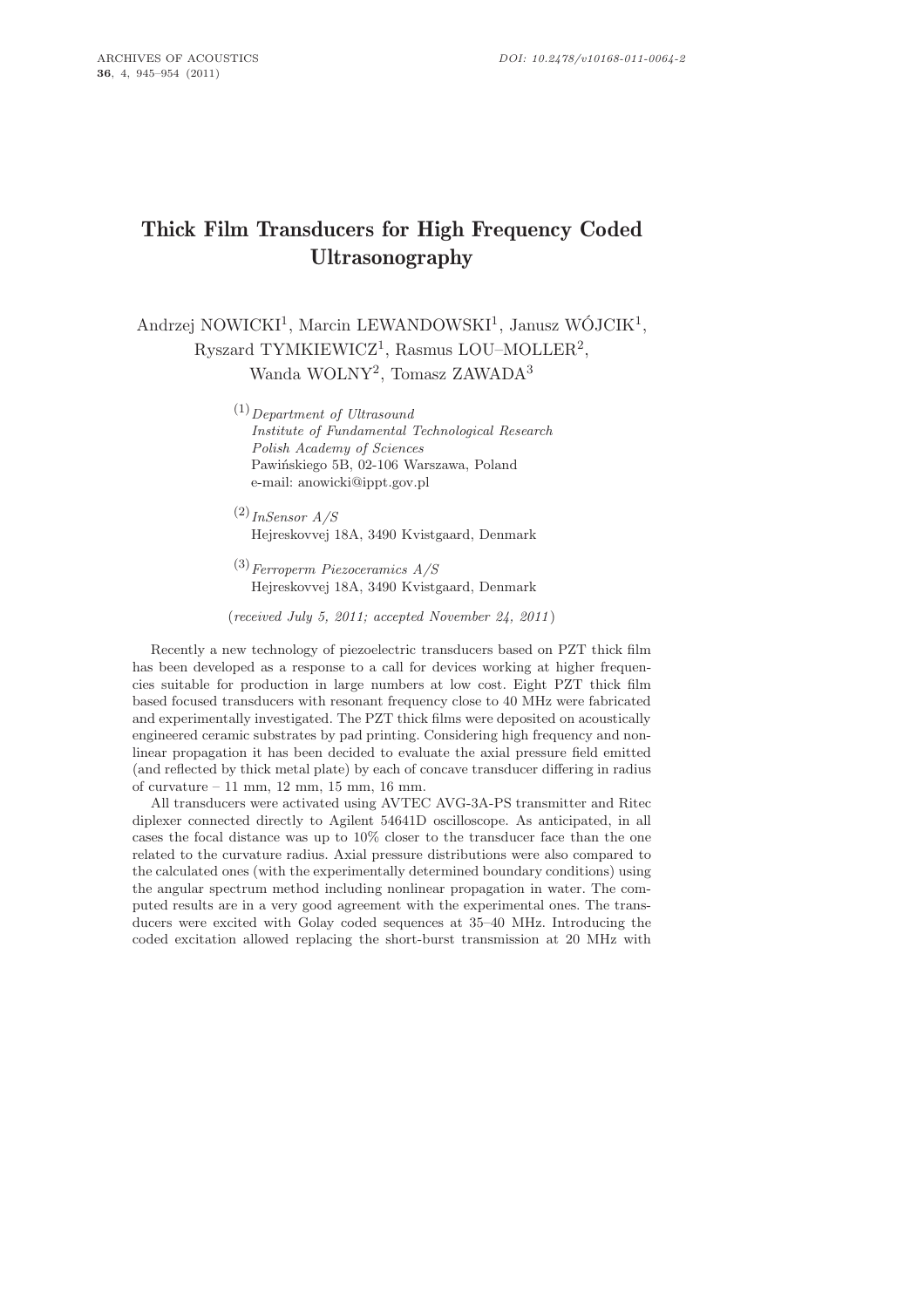the same peak amplitude pressure, but with almost double center frequency, resulting in considerably better axial resolution. The thick films exhibited at least 30% bandwidth broadening comparing to the standard PZ 27 transducer, resulting in an increase in matching filtering output by a factor of 1.4–1.5 and finally resulting in a SNR gain of the same order.

**Keywords:** transducers, thick film, high frequency ultrasound, pulse compression, Golay codes.

## 1. Introduction

High frequency (HF) ultrasonography is gaining increased interest in skin, eye and small animals imaging. However, an excessive attenuation of ultrasound at HF limits the range of the available frequencies, considering the permissible peak pressure of the probing beam. Our motivation was to develop the dedicated transducers exhibiting wide-bandwidth behavior and enabling transmission of wide-band coded probing pulses with peak pressure not exceeding the acceptable levels. The TAWE simulation software (Wójcik *et al.*, 2006) was used to solve the field distribution for investigated transducers.

#### 2. Materials and methods

The developed new technology of piezoelectric transducers based on PZT thick film devices have already been successfully commercialized by InSensor A/S. Since the PZT thick film transducers are relatively new devices existing on the market special attention must be put into the characterization methods that take into account some specific features of these transducers. The backing material (InSensor SU37) is based on Ferroperm composition Pz37, a porous engineered structure version of PZT. The backing is also used as substrate for the thick film



Fig. 1. Cross-section of a focused thick film.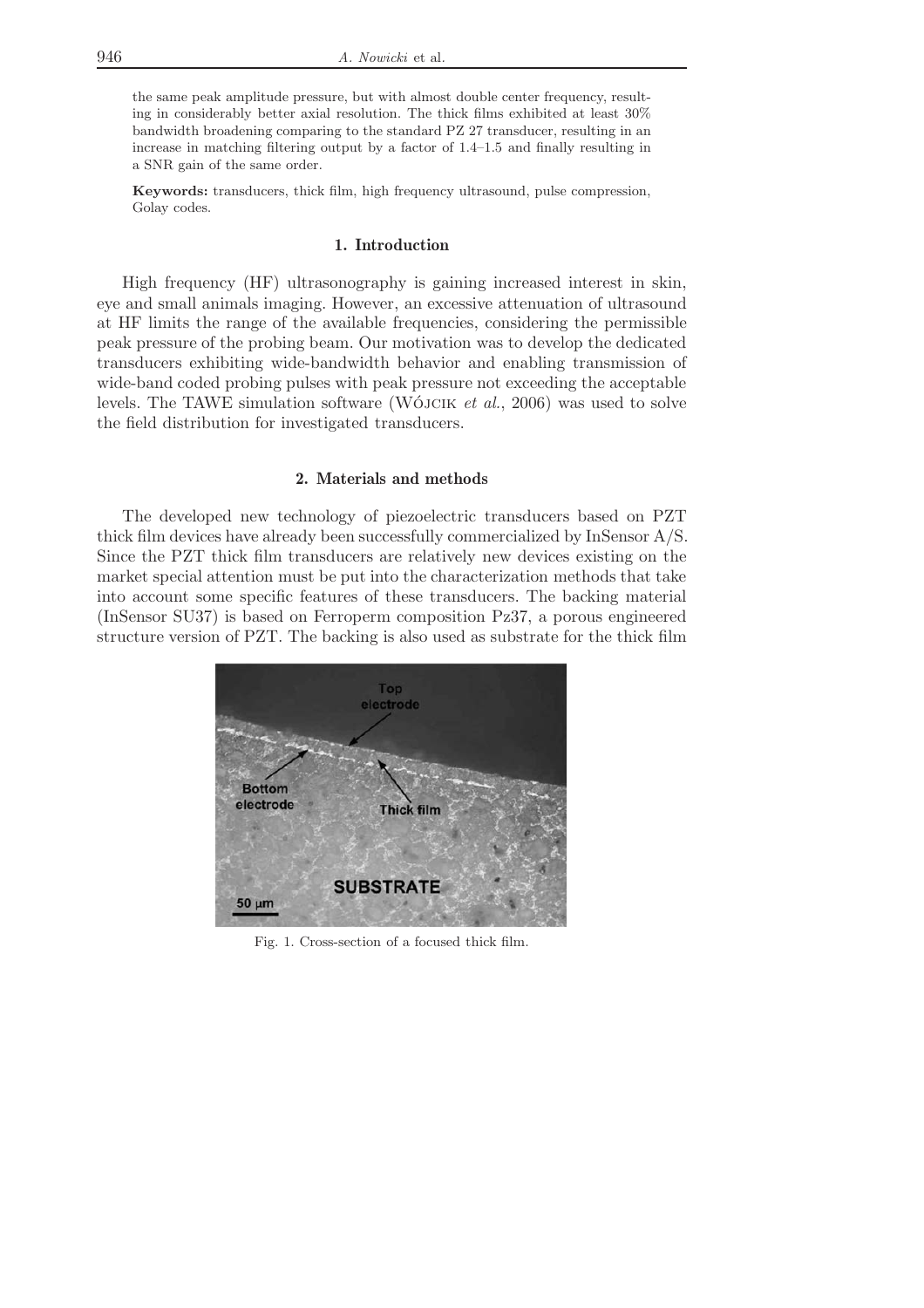and will therefore be referred to as the substrate. The pores in the substrate give rise to a significant surface roughness. Since the surface roughness is comparable to the thickness of the thick film, a smoothing layer is printed before deposition of the bottom electrode layers. In order to deposit thick film layers on a curved surface, the technology of pad printing was used.

## *2.1. Pad printing process*

In order to deposit thick film layers on a curved surface, the technology of pad printing has been implemented. For this purpose, paste prepared for traditional screen-printing, with some modification of the rheological properties is used. An illustration of the pad printing technique is given in Fig. 2. The printing setup consists of a silicone rubber pad, a steel clich´e, a doctor blade and a substrate. The paste is flooded onto the etched pattern in the cliche and the doctor blade removes excess paste. Hereafter, the paste is transferred to the substrate by a silicon pad.



Fig. 2. Illustration of the technology of pad printing.

After printing, the organic vehicle is dried off in a ventilated oven at about 100◦C. Several layers of PZT are printed in order to obtain the desired thickness of the film. For a fired thickness of about 20 µm 15 layers of PZT is printed in this manner. After printing of all the layers, the film is sintered at 850◦C for one hour. For bottom and top electrodes, commercial gold and silver pastes are used, respectively. Since the pad is flexible, the thick film can be deposited onto substrates with complex topography. However, the flexibility of the pad can also cause a distortion of the pattern. For simple structures such as circles, this distortion is not a problem, but for more complicated structures and structures,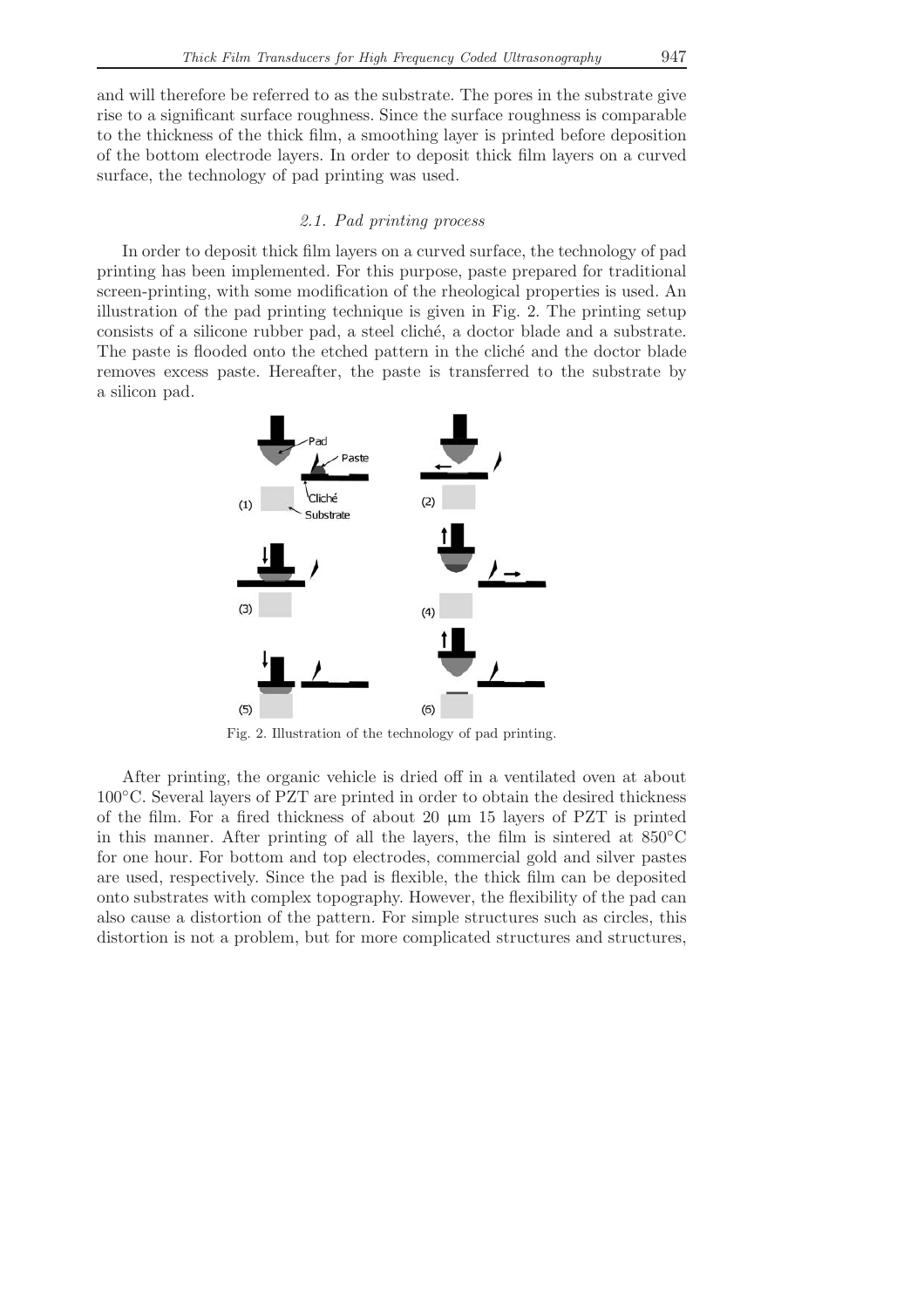where different patterns have to be aligned to each other; this must be taken into consideration. The samples are poled in air at 150◦C with an applied field of 10 kV/mm for 10 minutes.

The paste prepared for the traditional screen printing can be used for pad printing as well, however, after some modification of the rheological properties.

## 3. Measurements

Eight PZT thick film based disk type focused transducers with 2 mm diameter were investigated. The investigated transducers were mounted on SU37 support material. The backscattering echoes from the backing material were kept at the sufficiently low level to prevent the real echoes from the remaining clutter (below  $-70$  dB).

Next, the transducers were activated by 70 Vpp amplitude, 4 ns pulses generated by AVTECH AVG-3A-PS Pulser (Ogdensburg, NY, USA). The front of the transducer was immersed in water and the echo from the flat steel reflector was recorded. The FFT spectra of the received echoes are presented in Fig. 3. Admittance of the transducer measured on the Agilent 4395A Network Analyzer is presented in Fig. 4.



Fig. 3. (top left) ultrasonic pulse and (top right) bandwidth for the thick-film transducer; (bottom) bandwidth for the Pz27 transducers.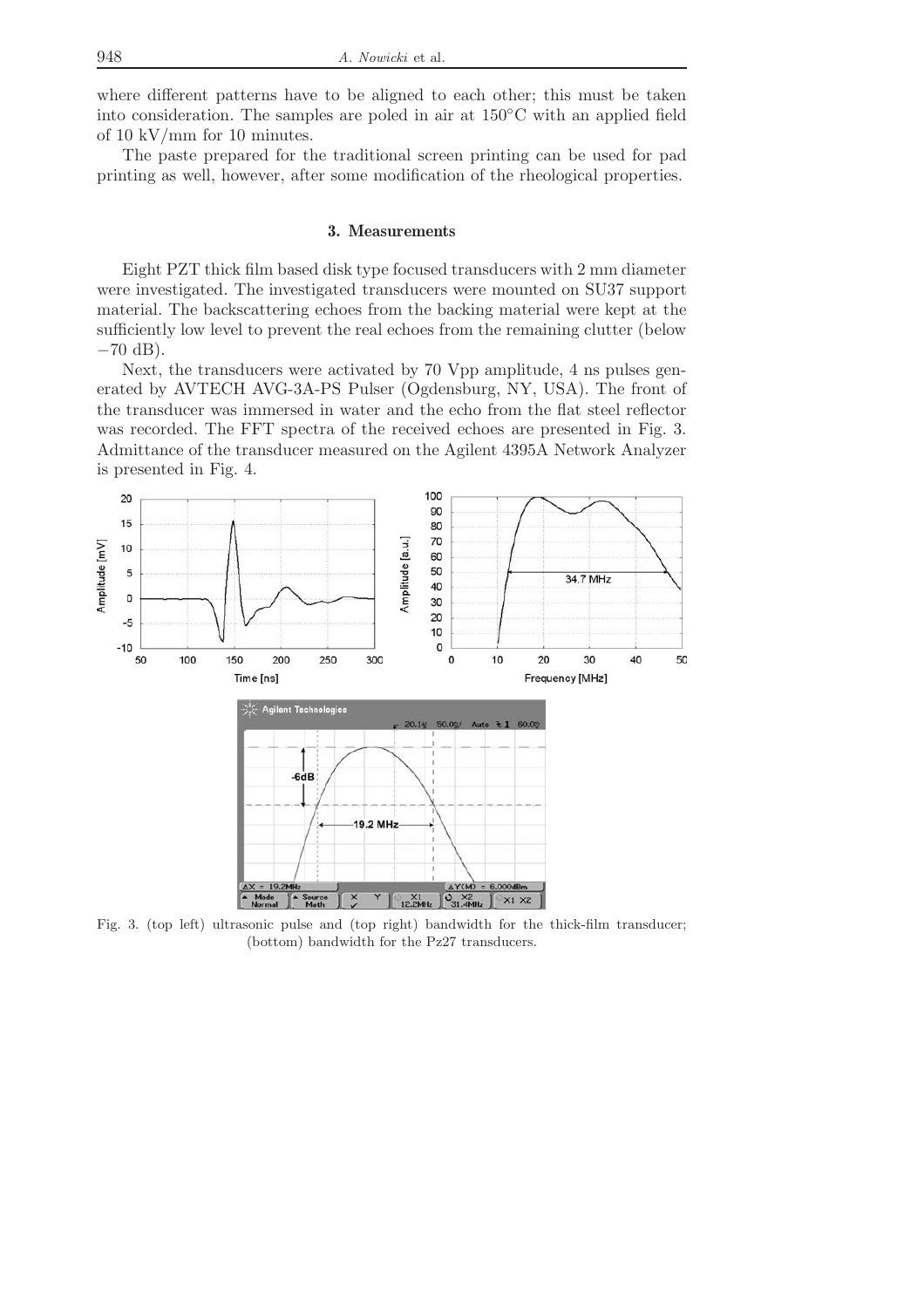

Fig. 4. Thick-film transducer admittance plot measured on Agilent 4395A Network Analyzer.

Clearly, as can be seen in Fig. 3, the relative bandwidth of the thick film transducer is larger than the bandwidth of the bulk PZT. The measurements of the echoes were done with electrical matching circuitry connected to the transducer. The transducers were also excited by one or two period sine bursts generated by the transmitter from the high frequency ultrasonic scanner designed for the skin imaging. For the focused transducer, additional measurements of ultrasonic field were performed by means of the Schlieren imaging device and the ultrasonic scanning microscope (SAM).

The investigated transducer was mounted in the SAM lens holder instead of a standard microscope head, so the transducer was operating in transmitting – receiving mode using e SAM's electronics. The field emitted by the transducer was probed with a small spherical reflector (100  $\mu$ m diameter). This reflector moved mechanically in the C-scan cross-section, scanning "pixel by pixel" the transducer field at the constant distance from the transducer. The pulses reflected from a ball-like reflector were next captured by the transducer and send to the SAM receiver. The amplitude of echoes was used to control the brightness of the pixels on SAM's monitor. After completing the scanning, the image corresponding to pressure field distribution was created and stored. The measurements were done in focal plane. The scanning area was  $0.4 \text{ mm} \times 0.4 \text{ mm}$ . The image obtained in focal plane (11 mm) shows perfect focusing properties of the transducer, Fig. 5.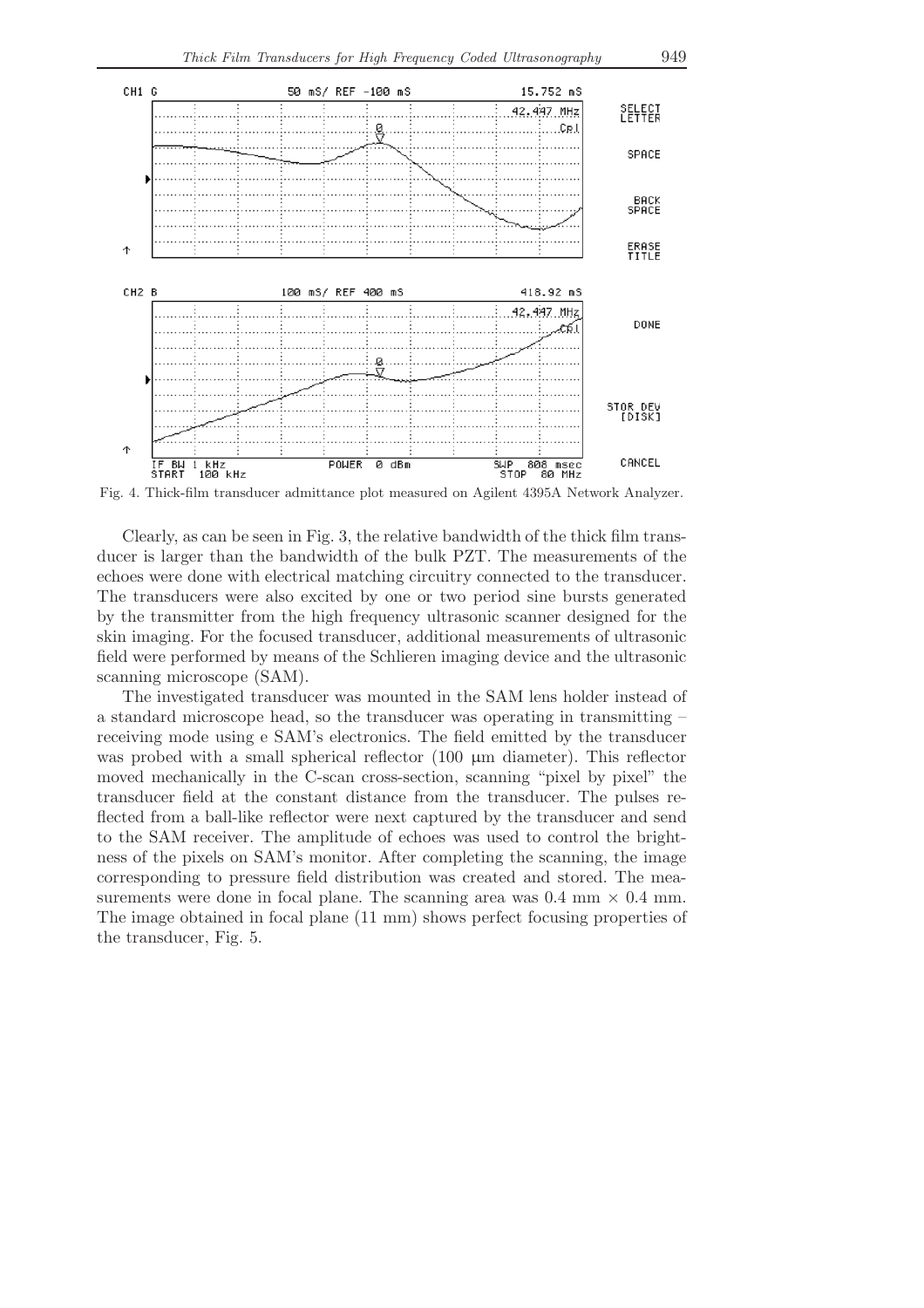

Fig. 5. Pressure field distribution at the focal plane.

In the next step the axial and lateral variation of the pressure field were measured. Two different set of measurements were done. For the axial field the plane perfect reflector was used and the echo signal was recorded representing the product of the transmitted and received fields. For lateral measurements the needle like reflector (small, 40 micrometers in diameter ball) was used. It was shown, that in all cases the measured focal position was shifted toward the transducer face by about 10%, from 1 to 1.5 mm.

The experimentally measured pulse shape was next used as the driving pressure pulse at the numerical simulation. The spectral shift due to the attenuation in water was accounted. The only difference was in neglecting the residual "ringing" tail.

Theoretical analysis of the nonlinear scalar wave equation, describing the propagation of sound, made it possible to develop a very efficient numerical code solving this equation in the PC domain for one-side boundary problems. The new method applied for axially symmetrical (2D) problems makes the calculation times at least several times shorter for weak nonlinearities. The developed numerical code provides information, which make it possible to obtain all stationary and dynamic characteristics of the field generated by such a probe (but also by linear arrays) and especially its time-spatial (4D) visualization (Wójcik *et al.*, 2006; 2008a; 2008b). In this way such a solver, besides of pure scientific applications of solving equations of nonlinear acoustics, can be used as a basic tool to support and rationalize the process of design of the probe as a source of the acoustic field with finite amplitudes. It allows us 1) to test the scientific ideas for possible practical applications; 2) to evaluate the materials; 3) to choose working conditions to optimize the beam shape; 4) to determine the influence of technological defects on the distribution of the acoustic field; 5) to identify the properties of transmitting probes by comparison of measured and computed fields; 6) calibration of hydrophones; 7) to determine the secondary effects – positive like hyperthermia and negative thermal effects, mechanical effects – determination of safe radiation doses.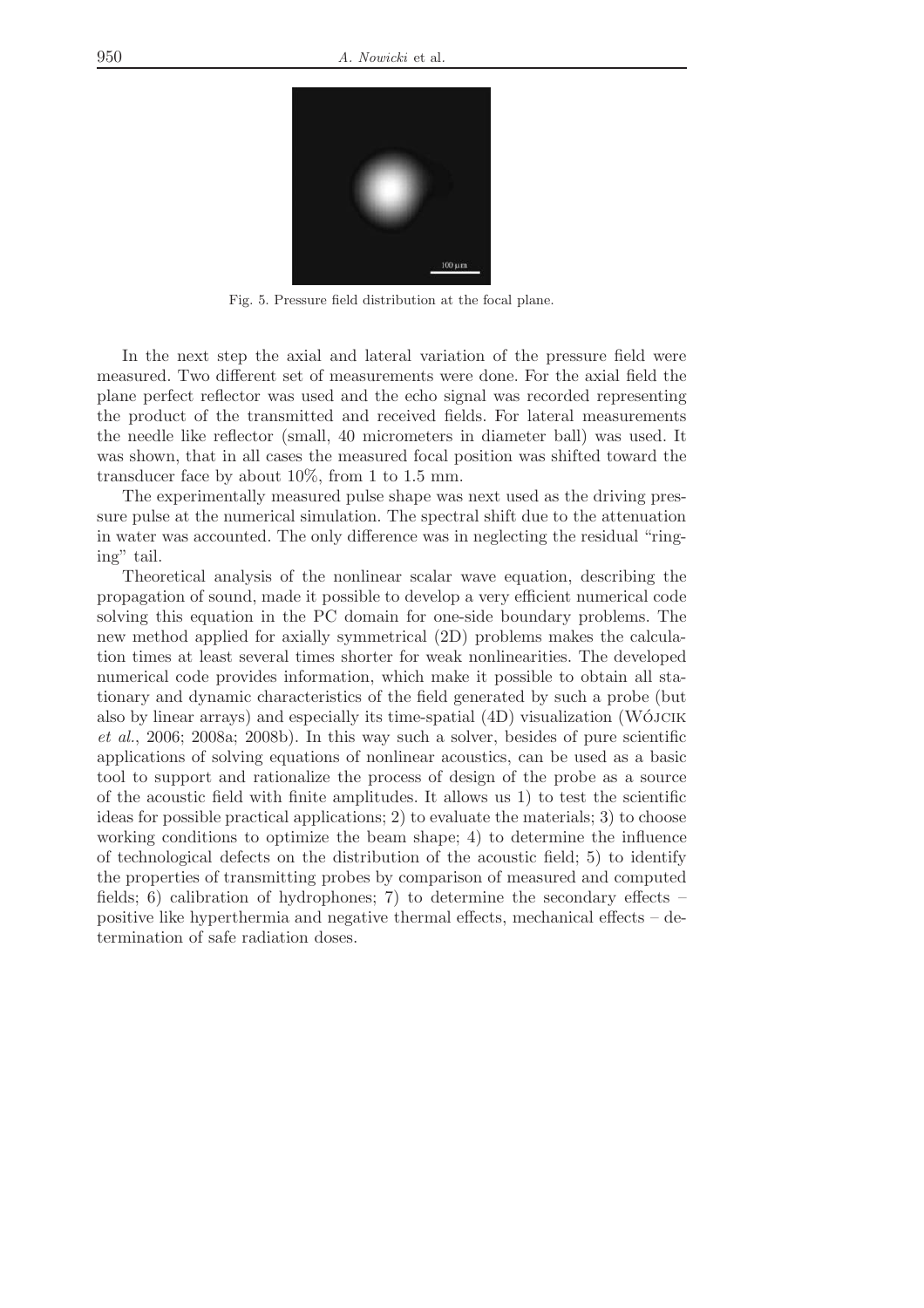For axially symmetrical disturbances (2D+time), generated by circular sources, the above mentioned problems can be and are solved by means of codes used in PC environments on the basis of methods known since many years (CHRISTOPHER, PARKER, 1991; KUZNETSOV, 1970). In such a case the expanding power of processors have a distinct effect on the performance of these solvers.

The comparison between the measured and simulated data on one hand proved the exceptionally good performance of all investigated transducers but also showed the validity of the numerical algorithm. Assuming the validity of computation for other focused transducers in similar frequency range and of similar geometrical dimensions one can skip the rather tedious field measurements, especially when hydrophone active field is in range of the wave length. The experimental and numerical data for transducer No. 3 and No. 5 are compared in Figs. 6 and 7. One can appreciate the good agreement between both data.



Fig. 6. (top) Ultrasonic measured (dots) and computed axial pressure (solid line); (bottom) later pressure distribution for transducer No. 3 – measured (dots) and computed (solid line). Focus depth  $= 11$  mm,  $f = 40$  MHz.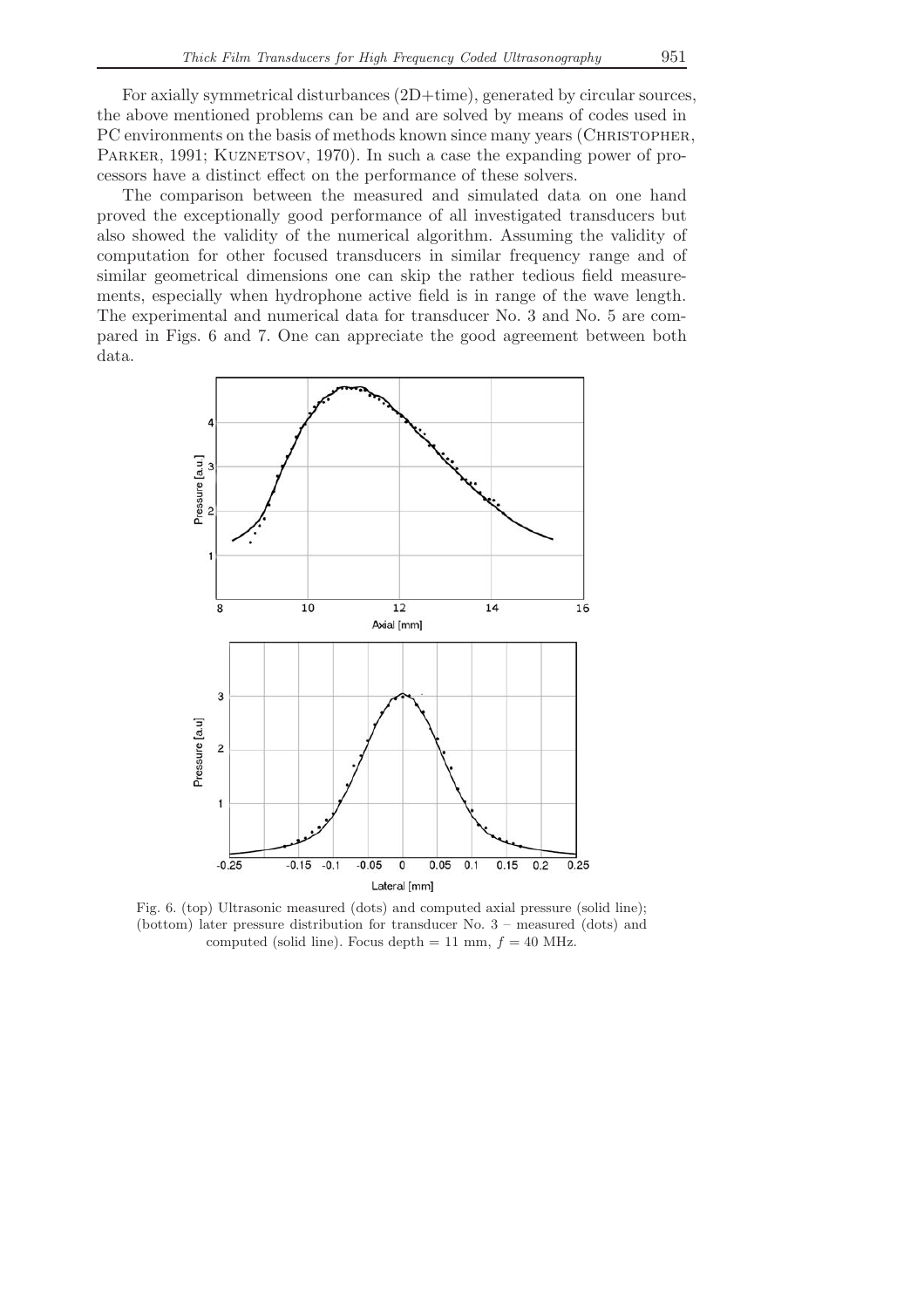

Fig. 7. (top) Ultrasonic measured (dots) and computed axial pressure (solid line); (bottom) later pressure distribution for transducer No. 5 – measured (dots) and computed (solid line). Focus depth = 16 mm,  $f = 40$  MHz, the measured width  $(-6$  dB) of the focal spot was equal to 150 µm.

The scanner and the mechanical wobbling probe were specially designed for this project. The innovative part of the scanner included fully arbitrary excitation sequences from short 1/2 period bursts up to 1024 points synthesized Golay coded transmissions (Lewandowski, Nowicki, 2008; Nowicki *et al.*, 2006).

Golay complementary sequences are pairs of binary codes belonging to a bigger family of signals called complementary pairs, which consists of two codes of the same length  $n$ , whose auto-correlation functions have side-lobes equal in magnitude but opposite in sign. Summing them up results in a composite autocorrelation function with a peak amplitude equal to 2n and zero level side-lobes. We have used the code pair of the following structure

Code 
$$
1 = \{1, 1, 1, -1, 1, 1, -1, 1, 1, 1, 1, -1, -1, -1, 1, -1\}
$$

and

Code 
$$
2 = \{1, 1, 1, -1, 1, 1, -1, 1, -1, -1, -1, 1, 1, 1, -1, 1\}
$$
,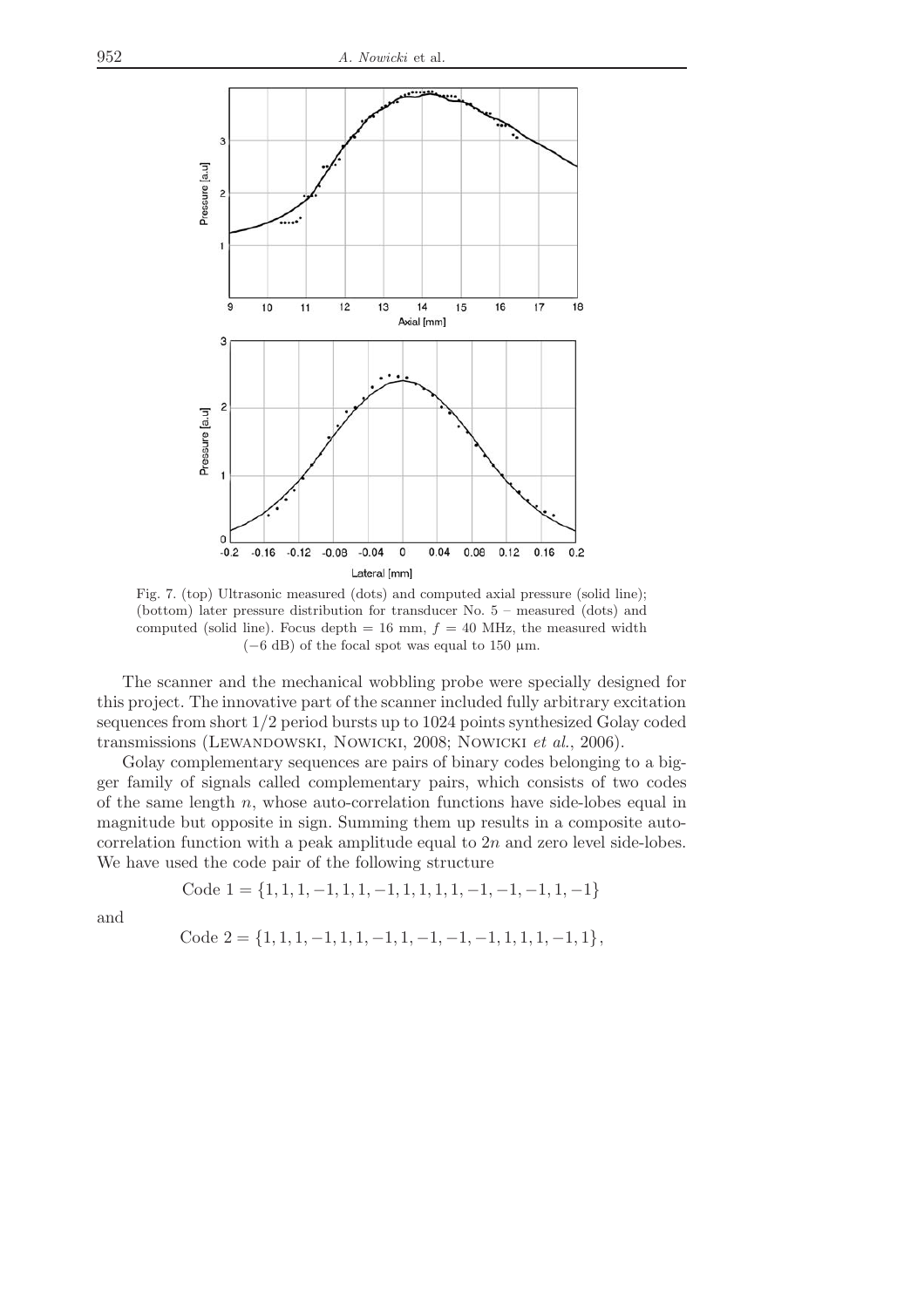where +1 corresponds to the positive phase of the sine period and −1 corresponds to the opposite phase  $(+\pi)$  respectively. The example of the 16 bit 35 MHz Golay code before and after the decompression is presented in Fig. 8. The ultrasonic images of the skin structure with cellulite, recorded in the clinical conditions are presented in Fig. 9.



Fig. 8. 16 bit Golay code 1 before and after the decompression. Ultrasonic echo reflected from the steel plate.



Fig. 9. Ultrasonic image obtained with a thick film transducer focused at 11 mm, excitation 16 bit, 35 MHz Golay code; (left) cellulite – solid arrows show the sites of the subcutaneous tissue ingrowing into dermis; (right) skin hemangioma.